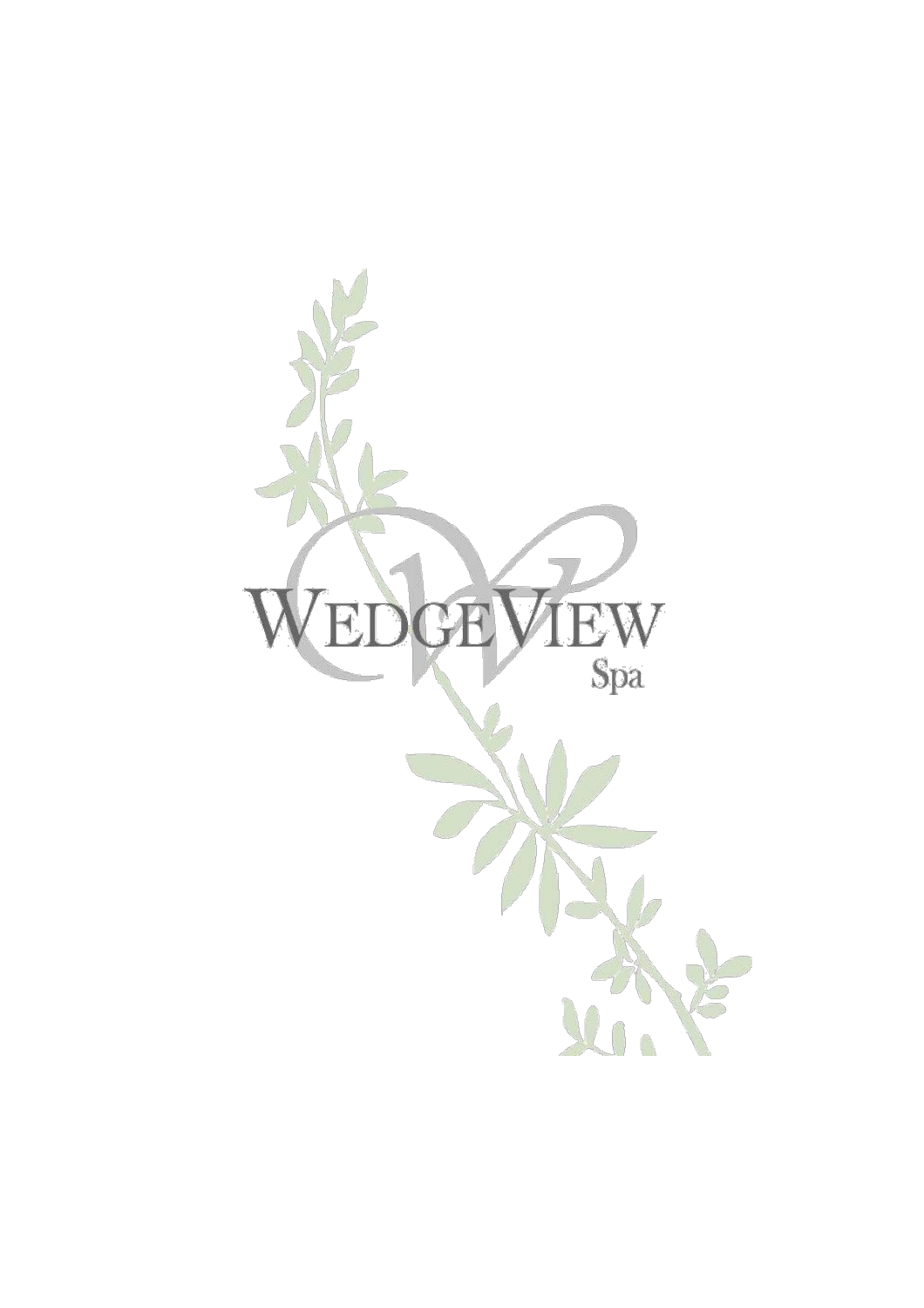| <b>FACIALS</b>                                                                                                                                                                                                          |                         |                                                                                                        |               | <b>MASSAGES</b>                                                                                                                                                                                                               |             |  |
|-------------------------------------------------------------------------------------------------------------------------------------------------------------------------------------------------------------------------|-------------------------|--------------------------------------------------------------------------------------------------------|---------------|-------------------------------------------------------------------------------------------------------------------------------------------------------------------------------------------------------------------------------|-------------|--|
| <b>BALANCING FACIAL</b>                                                                                                                                                                                                 |                         |                                                                                                        | R 590         | <b>BACK, NECK &amp; SHOULDER MASSAGE</b>                                                                                                                                                                                      | R480        |  |
| A deep-cleansing facial customised to gently remove surface impurities using a<br>customised purifying mask while specially selected aromatic botanicals restore the<br>skins balance. (60 min)                         |                         |                                                                                                        |               | A relaxing massage focusing on the back, neck and shoulders, areas prone to<br>tension. (30 min)                                                                                                                              |             |  |
| * SUITABLE FOR GENTS                                                                                                                                                                                                    |                         |                                                                                                        |               | <b>FULL BODY DEEP TISSUE MASSAGE</b>                                                                                                                                                                                          | R 690       |  |
| <b>R590</b><br><b>HYDRATING FACIAL</b>                                                                                                                                                                                  |                         |                                                                                                        |               | A deep firm massage that focuses on the deeper layers of muscles. It's especially<br>helpful for chronically tense and contracted areas such as stiff necks, lower back<br>tightness, legs and sore shoulders. (60 min)       |             |  |
| A facial designed for extreme relaxation with the aromatic scent of essential oils<br>designed to deeply hydrate your skin, leaving you with a radiant complexion. (60<br>min)                                          |                         |                                                                                                        |               | <b>FULL BODY AROMATHERAPY MASSAGE</b>                                                                                                                                                                                         | <b>R670</b> |  |
| <b>ADVANCE RETINOL EYE TREATMENT</b><br>(Add-On TO ANY FACIAL TREATMENT)                                                                                                                                                | R <sub>185</sub>        |                                                                                                        |               | A slow and relaxing massage. Using Pre-mixed Aromatic Essential Oils with<br>therapeutic benefits. (60min)<br>Choose between:                                                                                                 |             |  |
| An advance eye mask treatment combined with a serum that will help to smooth<br>away lines and wrinkles, creating a fresh and radiant looking eye contour while<br>visibly reducing the signs of ageing. (20min)        |                         |                                                                                                        |               | Relaxing<br>Moisturising<br>Energising<br>Add Facial Pressure Points Massage (15 min)                                                                                                                                         | <b>R75</b>  |  |
| <b>SPECIALISED FACIALS</b>                                                                                                                                                                                              |                         |                                                                                                        |               | FULL BODY HOT STONE MASSAGE                                                                                                                                                                                                   | R 705       |  |
| <b>HYDRAVINE™ FACIAL</b>                                                                                                                                                                                                |                         | R725                                                                                                   |               | Restores body, mind and soul in this unique full body treatment which uses the                                                                                                                                                |             |  |
| A revolutionary cloth mask containing Hyaluronic Acid intensely moisturises<br>the skin and 'locks in' active ingredients for up to 3 weeks - perfect for very                                                          |                         | healing power of heated stones to release tension and re-energise tired muscles.<br>$(60 \text{ min})$ |               |                                                                                                                                                                                                                               |             |  |
| dry, sensitive skin needing intense hydration! (90 min)                                                                                                                                                                 |                         |                                                                                                        |               | <b>PREGNANCY MASSAGE</b>                                                                                                                                                                                                      | R 620       |  |
| THERAVINE™ DELUXE ANTI-AGING FACIAL                                                                                                                                                                                     |                         |                                                                                                        | R725          | A complete relaxing full body massage using pregnancy safe oils to relieve tension<br>in the lower back and reduces swelling in the hands, legs and feet. (60 min)                                                            |             |  |
| This replenishing treatment assists in reducing fine lines and wrinkles with peptide-<br>rich boosters and serums to combat the<br>signs of ageing while a plasticizing mask further enhances the actions of the active |                         |                                                                                                        |               | <b>SCALP MASSAGE</b>                                                                                                                                                                                                          | R 340       |  |
| ingredients. (90 min)                                                                                                                                                                                                   |                         |                                                                                                        |               | Unwind with our specialised scalp massage to relax or as an add-on to other<br>treatments. (20 min)                                                                                                                           |             |  |
| <b>WAXING &amp; TINTING</b>                                                                                                                                                                                             |                         |                                                                                                        |               | <b>FOOT MASSAGE</b>                                                                                                                                                                                                           | R 385       |  |
| Full leg<br>1/ <sub>2</sub> Leg (incl. knee)                                                                                                                                                                            | Men<br>R 355<br>R 305   | Women<br>R 355<br>R 305                                                                                |               | A relaxing massage focusing on the feet with the added benefit of relaxing the<br>entire body. (25min)                                                                                                                        |             |  |
| Underarm<br>Standard Bikini Line (only)                                                                                                                                                                                 |                         | R 130<br>R 170                                                                                         |               | <b>BODY WRAPS</b>                                                                                                                                                                                                             |             |  |
| Back<br>Chest<br>Stomach                                                                                                                                                                                                | R 350<br>R 200<br>R 150 |                                                                                                        |               | Scientifically tested & proven with its unique leading technologies and anti-oxidant,<br>free radical-fighting characteristics, prepare for the delicate aromas to transport<br>you into a place of complete harmony. (90min) |             |  |
| Brow/Lip/ Chin wax<br><b>Eyebrow Tint</b>                                                                                                                                                                               |                         | R<br>R                                                                                                 | 95 (ea)<br>80 | Relaxing Body Cream Wrap                                                                                                                                                                                                      | R 855       |  |
| Eyelash Tint                                                                                                                                                                                                            |                         | R                                                                                                      | 90            | Contouring Body Gel Wrap<br>(BODY WRAPS INCLUDE A FULL BODY EXFOLIATION,<br>OIL APPLICATION AND BODY MASK)                                                                                                                    | R 790       |  |
|                                                                                                                                                                                                                         |                         |                                                                                                        |               |                                                                                                                                                                                                                               |             |  |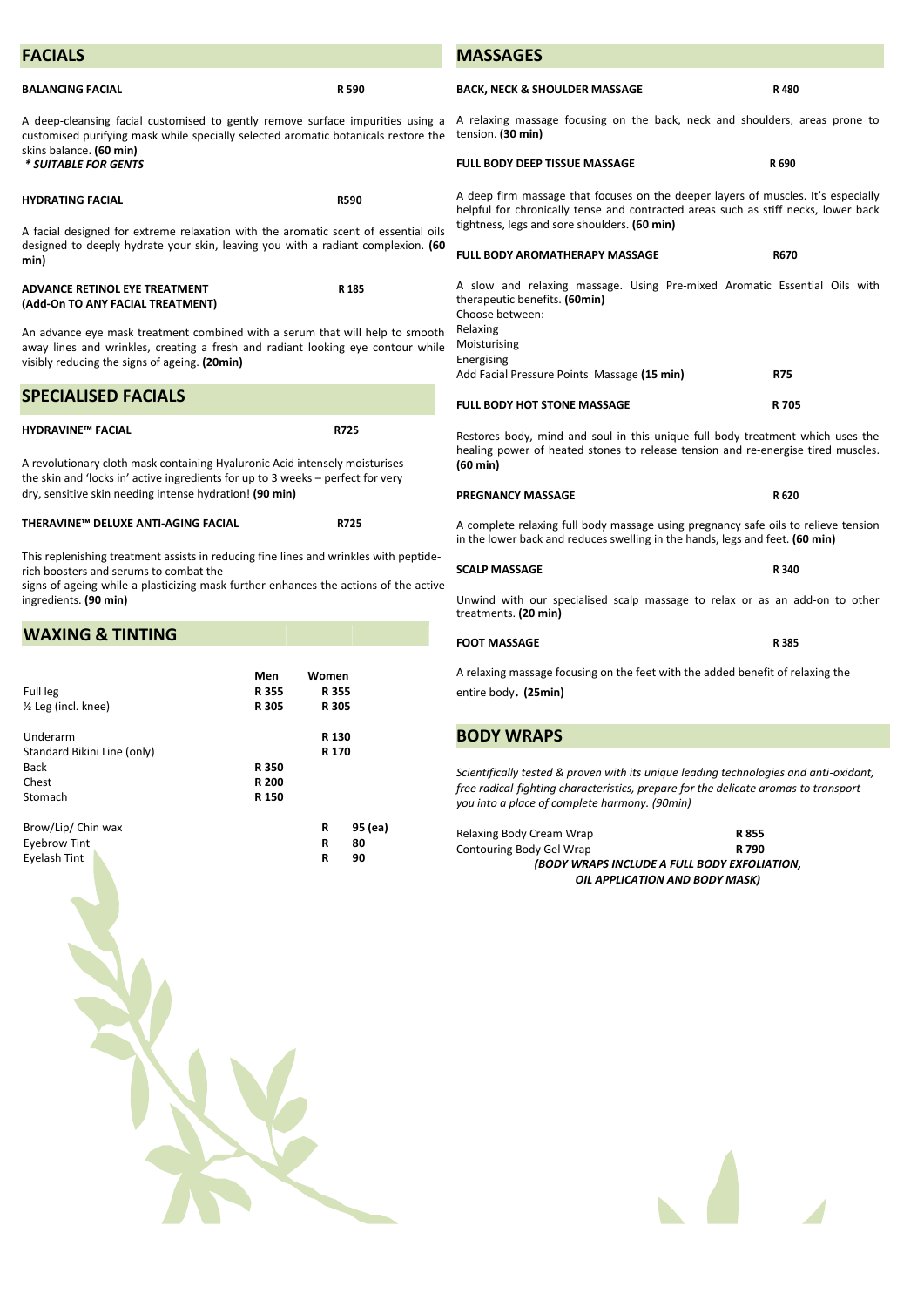| OTHER                                                                                                                                                                                                                                                                                |                                                                                                                        | <b>SPA PACKAGES (Per Person)</b>                                                  |        |
|--------------------------------------------------------------------------------------------------------------------------------------------------------------------------------------------------------------------------------------------------------------------------------------|------------------------------------------------------------------------------------------------------------------------|-----------------------------------------------------------------------------------|--------|
| <b>HAIR &amp; SCALP TREATMENT</b>                                                                                                                                                                                                                                                    | R425                                                                                                                   | ON - THE - GO                                                                     | R 705  |
| Experience self-indulgence during an ultra-relaxing, stress relieving scalp massage,<br>using a stimulating scalp tonic after which a conditioning hair oil and intensive hair<br>mask is applied leaving your hair silky soft and shining. (30 min)                                 | <b>Express Manicure</b><br><b>Express Pedicure</b><br>30min Appetizer Facial                                           |                                                                                   |        |
| <b>BODY EXFOLIATION</b>                                                                                                                                                                                                                                                              |                                                                                                                        | (75 min)                                                                          |        |
| THERAVINE™ GRAPESEED BODY EXFOLIATOR                                                                                                                                                                                                                                                 | R 395                                                                                                                  | <b>TIME OUT PACKAGE</b>                                                           | R 1485 |
| An extremely gentle exfoliator that effectively eliminates dead skin cells and allows<br>the skin to be more receptive to active ingredients that will follow. Crushed<br>grapeseed polishes away rough patches while the rich cream base leaves your skin<br>silky smooth. (30 min) | Hair & Scalp Treatment<br>Full Body Relaxing Aromatherapy Massage<br>Balancing/Hydrating Facial<br>$(140 \text{ min})$ |                                                                                   |        |
| <b>HYDROTHERAPY TREATMENTS</b>                                                                                                                                                                                                                                                       |                                                                                                                        | <b>WELL GROOMED - GENTLEMAN</b>                                                   | R 1100 |
| <b>HYDROTHERAPY BATH SESSION PER COUPLE</b><br>(Single Person: R250)                                                                                                                                                                                                                 | R430                                                                                                                   | <b>Balancing Facial</b><br><b>Gents Manicure</b>                                  |        |
| The perfect add on to your massage or if you are in need of reviving your body,<br>mind and spirit. (20min)                                                                                                                                                                          |                                                                                                                        | Back, Neck and Shoulder Massage<br>$(120 \text{ min})$                            |        |
| <b>HYDRAVINE™ RICH MILK BATH RITUAL</b>                                                                                                                                                                                                                                              | R 895                                                                                                                  | <b>DELUXE SPA RITUAL</b>                                                          | R 1265 |
| Let the pressure of everyday life melt away as you submerge in a rich grape-milk<br>bath containing actives of Red bush extract, Panthenol and Hyaluronic Acid<br>followed by a full body Relaxing Aromatherapy massage. (80 min)                                                    | Welcome Touch/Foot Cleanse<br>Full Body Relaxing Aromatherapy Massage<br>Balancing/Hydrating Facial                    |                                                                                   |        |
| <b>MANICURES &amp; PEDICURES</b>                                                                                                                                                                                                                                                     |                                                                                                                        | Acupressure Scalp Massage<br>(120 min)                                            |        |
| <b>Express Manicure</b><br><b>Express Pedicure</b>                                                                                                                                                                                                                                   | R 190<br>R 210                                                                                                         | MOM-2-BE                                                                          | R 1050 |
| Shape, buff & paint (20min)                                                                                                                                                                                                                                                          |                                                                                                                        | Full Body Scrub                                                                   |        |
| <b>GENTS MANICURE</b>                                                                                                                                                                                                                                                                | R 280                                                                                                                  | <b>Pregnancy Massage</b><br><b>Express Pedicure</b>                               |        |
| Hand Scrub, Cuticle, Nail treatment & Massage. (30min)                                                                                                                                                                                                                               |                                                                                                                        | (120min)                                                                          |        |
| <b>Spa Manicure</b>                                                                                                                                                                                                                                                                  | R 365                                                                                                                  | "NO SUBSTITUTION OR CHANGES TO PACKAGES<br>ACCEPTED, ADDITIONAL TREATMENTS CAN BE |        |
| Shape, Hand Scrub, cuticle & Nail treatment, Massage<br>& Paint (60min)                                                                                                                                                                                                              |                                                                                                                        | ADDED AT AN EXTRA FEE AFTER PACKAGE<br>TIMES. "                                   |        |
| <b>GENTS PEDICURE</b>                                                                                                                                                                                                                                                                | R 325                                                                                                                  |                                                                                   |        |
| Hard skin removal (foot file), Foot Scrub, Cuticle,<br>Nail treatment and Massage. (45 min)                                                                                                                                                                                          |                                                                                                                        |                                                                                   |        |
| <b>Spa Pedicure</b>                                                                                                                                                                                                                                                                  | R410                                                                                                                   |                                                                                   |        |
| Hard/Dead skin removal (foot file), Soak & Foot Scrub,<br>Cuticle & Nail treatment, Massage & Paint (60min)                                                                                                                                                                          |                                                                                                                        |                                                                                   |        |
| Re-varnish (20min)                                                                                                                                                                                                                                                                   | R 75                                                                                                                   |                                                                                   |        |
| <b>HAND AND FOOT TREATMENTS</b>                                                                                                                                                                                                                                                      |                                                                                                                        |                                                                                   |        |
|                                                                                                                                                                                                                                                                                      |                                                                                                                        |                                                                                   |        |
| PARAFFIN HAND TREATMENT                                                                                                                                                                                                                                                              | R 355                                                                                                                  |                                                                                   |        |

 $\overline{\phantom{a}}$ 

Hand scrub, massage and paraffin dip. **(40 min)**

Foot scrub, massage and paraffin dip. **(40 min)**

**PARAFFIN FOOT TREATMENT R 385**